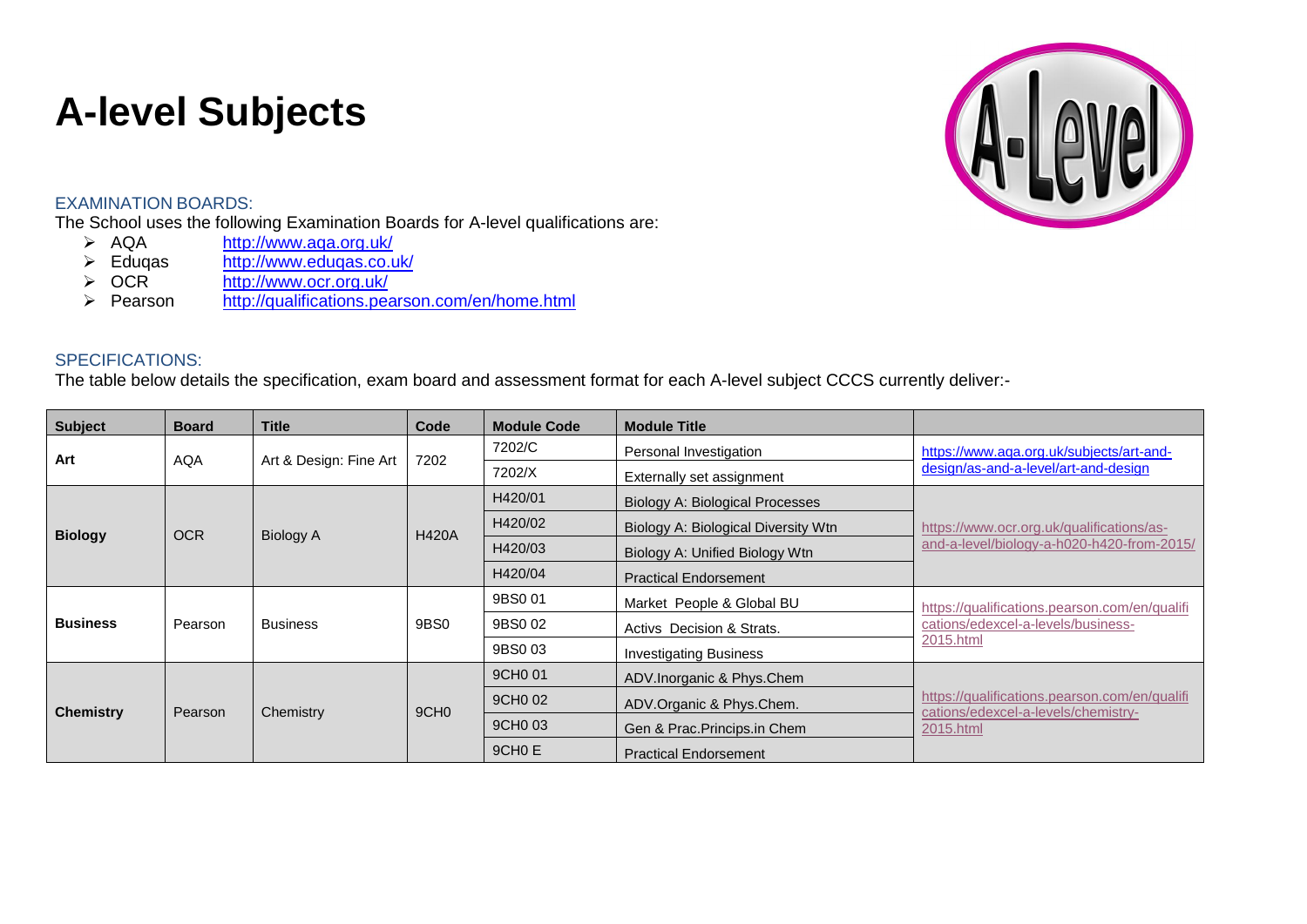| <b>Subject</b>                    | <b>Board</b> | <b>Title</b>               | Code             | <b>Module Code</b> | <b>Module Title</b>                           |                                                                                                                                                |
|-----------------------------------|--------------|----------------------------|------------------|--------------------|-----------------------------------------------|------------------------------------------------------------------------------------------------------------------------------------------------|
|                                   |              |                            |                  | H446/01            | Computer systems                              | https://www.ocr.org.uk/qualifications/as-                                                                                                      |
| <b>Computer</b><br><b>Science</b> | <b>OCR</b>   | <b>Computer Science</b>    | H446B            | H446/02            | Algorithms and programming                    | and-a-level/computer-science-h046-h446-                                                                                                        |
|                                   |              |                            |                  | H446/04            | Programming project                           | from-2015/                                                                                                                                     |
|                                   |              |                            |                  | A690U10-1          | Drama Comp 1 Theatre Workshop                 |                                                                                                                                                |
| <b>Drama</b>                      | Eduqas       | Drama and Theatre          | A690QS           | A690U20-1          | Drama Comp 2 Text in Action                   | https://www.edugas.co.uk/gualifications/dra<br>ma-and-theatre-as-a-level/#tab overview                                                         |
|                                   |              |                            |                  | A690U30-1          | Drama Comp 3 Text in Performance              |                                                                                                                                                |
|                                   |              |                            |                  | 9EC0 01            | Markets & Bus. Behaviour                      | https://qualifications.pearson.com/en/qualifi                                                                                                  |
| <b>Economics</b>                  | Pearson      | Economics A                | 9EC <sub>0</sub> | 9EC0 02            | National & Global Economy                     | cations/edexcel-a-levels/economics-a-<br>2015.html                                                                                             |
|                                   |              |                            |                  | 9EC0 03            | Micro & Macro Economics                       |                                                                                                                                                |
|                                   |              |                            |                  | 7712/1             | Love through the ages                         |                                                                                                                                                |
| <b>English</b><br>Literature      | <b>AQA</b>   | English Literature A       | 7712B            | 7712/2B            | Texts in shared contexts                      | https://www.aga.org.uk/subjects/english/as-<br>and-a-level/english-literature-a-7711-7712                                                      |
|                                   |              |                            |                  | 7712/C             | Independent critical study: texts across time |                                                                                                                                                |
| <b>EPQ</b>                        | <b>AQA</b>   | <b>Extended Project</b>    | 7993             | 7793               | <b>Extended Project</b>                       | https://www.aqa.org.uk/subjects/projects/pr<br>oject-qualifications/EPQ-7993                                                                   |
|                                   |              |                            |                  | 7652/1             | Listening, Reading and Writing                |                                                                                                                                                |
| <b>French</b>                     | <b>AQA</b>   | French                     | 7652             | 7652/2             | Writina                                       | https://www.aqa.org.uk/subjects/languages/<br>as-and-a-level/french-7652                                                                       |
|                                   |              |                            |                  | 7652/3T            | Teaching conducted speaking test              |                                                                                                                                                |
|                                   |              |                            |                  | 9FM0/01            | <b>Core Pure Mathematics 1</b>                |                                                                                                                                                |
| <b>Further Maths</b>              | Pearson      | <b>Further Mathematics</b> | 9FM <sub>0</sub> | 9FM0/02            | Core Pure Mathematics 2                       | https://qualifications.pearson.com/en/qualifi<br>cations/edexcel-a-levels/mathematics-<br>2017.html#%2Ftab-<br><b>AlevelFurtherMathematics</b> |
|                                   |              |                            |                  | 9FM0/3B            | <b>Further Statistics 1</b>                   |                                                                                                                                                |
|                                   |              |                            |                  | 9FM0/3C            | <b>Further Mechanics 1</b>                    |                                                                                                                                                |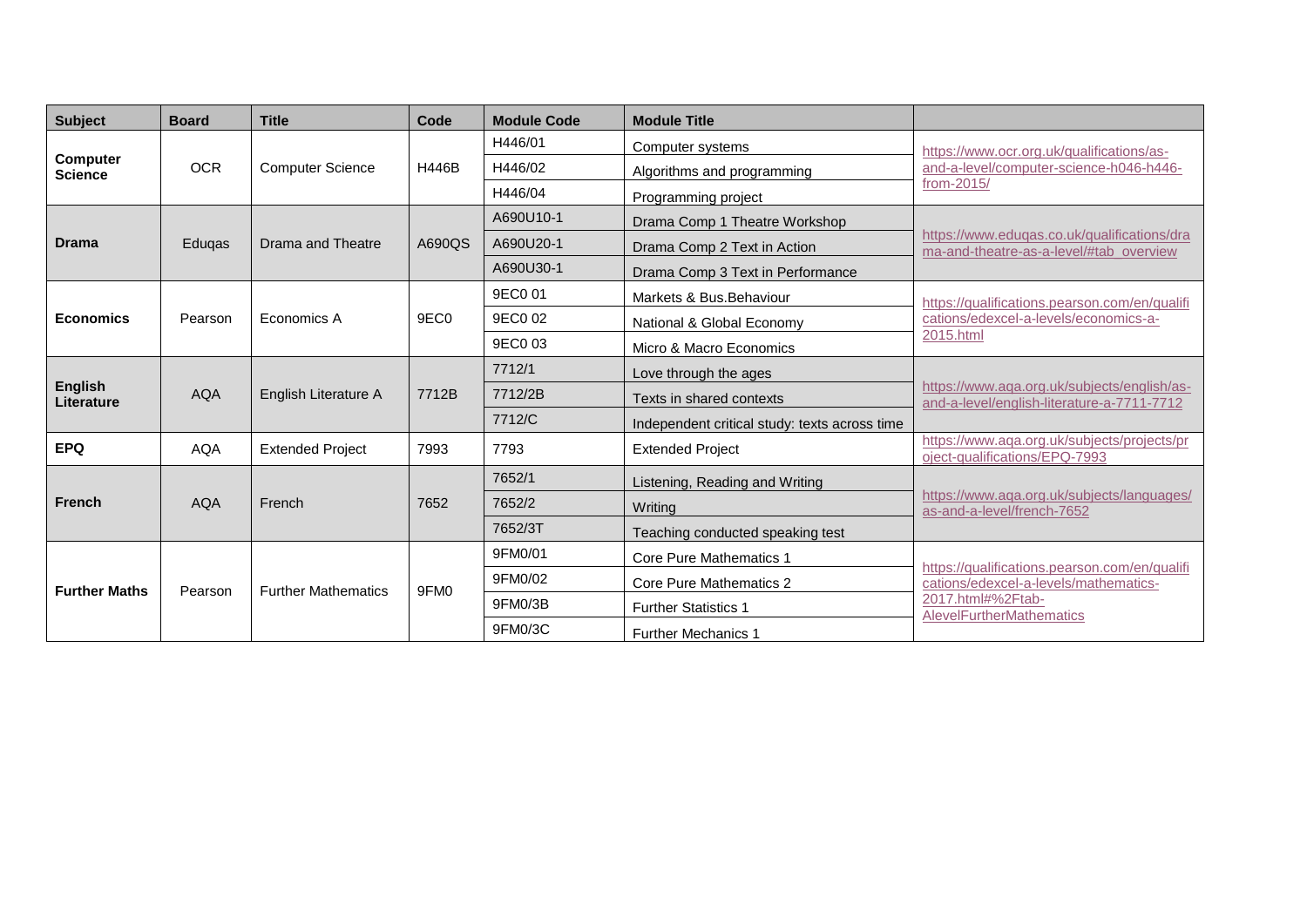| <b>Subject</b> | <b>Board</b> | <b>Title</b>         | Code             | <b>Module Code</b> | <b>Module Title</b>                                         |                                                                                             |
|----------------|--------------|----------------------|------------------|--------------------|-------------------------------------------------------------|---------------------------------------------------------------------------------------------|
| Geography      | <b>OCR</b>   | Geography            | <b>H481B</b>     | H481/01            | Physical systems                                            | https://www.ocr.org.uk/qualifications/as-<br>and-a-level/geography-h081-h481-from-<br>2016/ |
|                |              |                      |                  | H481/02            | Human interactions                                          |                                                                                             |
|                |              |                      |                  | H481/03            | Geographical debates                                        |                                                                                             |
|                |              |                      |                  | H481/05            | <b>Investigative Geography</b>                              |                                                                                             |
|                |              | German               | 9GN0A            | 9GN0 01            | Listen Read, & Translation                                  | https://qualifications.pearson.com/en/qualifi<br>cations/edexcel-a-levels/german-2016.html  |
| German         | Pearson      |                      |                  | 9GN0 02            | Writ. Resp. Works & Trans                                   |                                                                                             |
|                |              |                      |                  | 9GN0 3A            | Speaking [TE]                                               |                                                                                             |
|                | <b>OCR</b>   | <b>History A</b>     | H <sub>505</sub> | Y113/01            | Britain 1930-1997                                           | https://www.ocr.org.uk/qualifications/as-<br>and-a-level/history-a-h105-h505-from-2015/     |
| <b>History</b> |              |                      |                  | Y213/01            | The French Revolution and the rule of<br>Napoleon 1774-1815 |                                                                                             |
|                |              |                      |                  | Y318/01            | Russia and its Rulers 1855-1964                             |                                                                                             |
|                |              |                      |                  | <b>Y100B</b>       | Topic based essay                                           |                                                                                             |
|                |              |                      |                  | 9MA0 01            | <b>Pure Mathematics 1</b>                                   | https://qualifications.pearson.com/en/qualifi                                               |
| <b>Maths</b>   | Pearson      | <b>Mathematics</b>   | 9MA0             | 9MA0 02            | <b>Pure Mathematics 2</b>                                   | cations/edexcel-a-levels/mathematics-                                                       |
|                |              |                      |                  | 9MA0 03            | <b>Statistics &amp; Mechanics</b>                           | 2017.html                                                                                   |
|                |              |                      |                  | A680U10-1          | Media Products, Industries and Audiences                    |                                                                                             |
| <b>Media</b>   | Eduqas       | <b>Media Studies</b> | A680QS           | A680U20-1          | Media Forms and Products in Depth                           | https://www.eduqas.co.uk/qualifications/me<br>dia-studies-as-a-level/#tab overview          |
|                |              |                      |                  | A680U30-1          | Cross-Media Production                                      |                                                                                             |
| Music          | Pearson      | Music                | 9MU0             | 9MU0 01            | Performing                                                  | https://qualifications.pearson.com/en/qualifi<br>cations/edexcel-a-levels/music-2016.html   |
|                |              |                      |                  | 9MU0 02            | Composing                                                   |                                                                                             |
|                |              |                      |                  | 9MU0 03            | Appraising                                                  |                                                                                             |